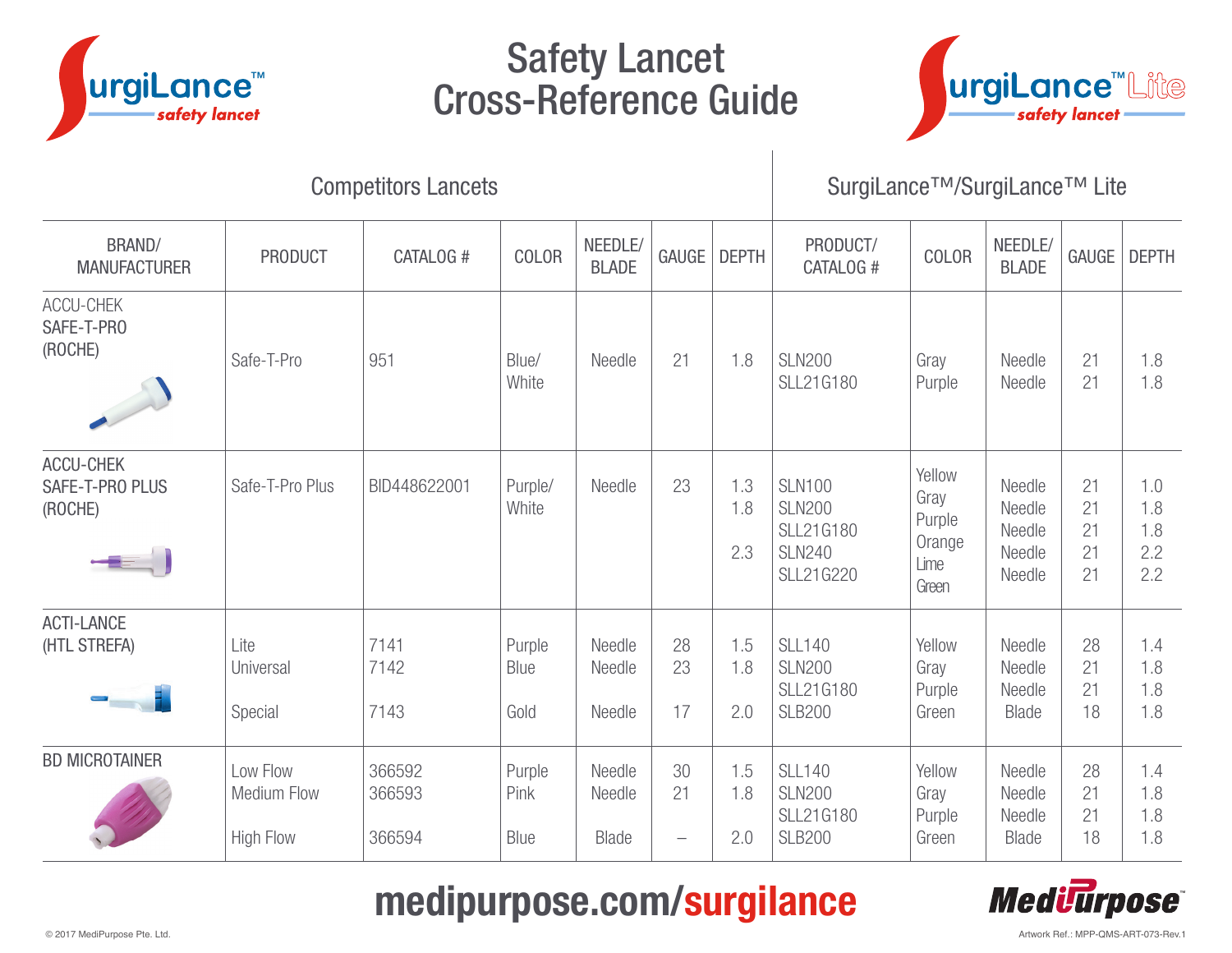

## **Example in the Safety Lancet**<br> **Lance™ Management Cross-Reference Cuide Management Cross-Reference Cuide** Cross-Reference Guide



Competitors Lancets Competitors Lancets SurgiLance™/SurgiLance™ Lite

| <b>BRAND/</b><br><b>MANUFACTURER</b> | <b>PRODUCT</b>                                | CATALOG #                           | COLOR                 | NEEDLE/<br><b>BLADE</b>      | <b>GAUGE</b>                                         | <b>DEPTH</b>                                                                     | PRODUCT/<br>CATALOG #                                        | <b>COLOR</b>                     | NEEDLE/<br><b>BLADE</b>              | <b>GAUGE</b>         | <b>DEPTH</b>             |
|--------------------------------------|-----------------------------------------------|-------------------------------------|-----------------------|------------------------------|------------------------------------------------------|----------------------------------------------------------------------------------|--------------------------------------------------------------|----------------------------------|--------------------------------------|----------------------|--------------------------|
| <b>CARDINAL HEALTH</b>               | Low Flow<br><b>Medium Flow</b>                | SLLF100/200<br>SLMF100/200          | Lavender<br>Yellow    | Needle<br>Needle             | 28<br>23                                             | 1.8<br>1.8                                                                       | <b>SLL180</b><br><b>SLN200</b><br>SLL21G180                  | Gray<br>Gray<br>Purple           | Needle<br>Needle<br>Needle           | 28<br>21<br>21       | 1.8<br>1.8<br>1.8        |
| <b>Carpenter Comments</b>            | <b>High Flow</b>                              | SLHF100/200                         | Orange                | Needle                       | 21                                                   | 2.0                                                                              | <b>SLN240</b><br>SLL21G220                                   | Orange<br>Lime                   | Needle<br>Needle                     | 21<br>21             | 2.2<br>2.2               |
|                                      | <b>Dual Flow</b>                              | SLDF100/200                         | Light Blue            | Needle                       | 18                                                   | 1.8                                                                              | <b>SLB200</b>                                                | Green<br>Green                   | <b>Blade</b>                         | 18                   | 1.8                      |
| ERGOLANCE<br>(HTL STREFA)            | Micro Flow<br>Normal Flow<br><b>High Flow</b> | 8484/8491<br>8495/8492<br>8486/8493 | Green<br>Blue<br>Pink | Needle<br>Needle<br>Needle   | 30<br>25<br>21                                       | $\overline{\phantom{m}}$<br>$\overline{\phantom{m}}$<br>$\overline{\phantom{m}}$ | <b>SLL140</b><br><b>SLL180</b><br><b>SLN200</b><br>SLL21G180 | Yellow<br>Gray<br>Gray<br>Purple | Needle<br>Needle<br>Needle<br>Needle | 28<br>28<br>21<br>21 | 1.4<br>1.8<br>1.8<br>1.8 |
| <b>EZ-LANCE</b><br>(AMBIMEDINC)      | Lite                                          | <b>ELY100</b>                       | Yellow                | Needle                       | 21                                                   | 1.8                                                                              | <b>SLN200</b><br>SLL21G180                                   | Gray<br>Purple                   | Needle<br>Needle                     | 21<br>21             | 1.8<br>1.8               |
|                                      | Regular                                       | <b>ELG100</b>                       | Green                 | Needle                       | 21                                                   | 1.8                                                                              | <b>SLN200</b><br>SLL21G180                                   | Gray<br>Purple                   | Needle<br>Needle                     | 21<br>21             | 1.8<br>1.8               |
|                                      | Regular Plus                                  | EL0100                              | Orange                | Needle                       | 21                                                   | 2.2                                                                              | <b>SLN240</b><br>SLL21G220                                   | Orange<br>Lime                   | Needle<br>Needle                     | 21<br>21             | 2.2<br>2.2               |
|                                      | Ultra                                         | <b>ELR100</b>                       | Blue                  | <b>Blade</b>                 | 21                                                   | 2.2                                                                              | <b>SLB200</b>                                                | Green<br>Green                   | <b>Blade</b>                         | 18                   | 1.8                      |
| <b>GENIE</b><br>(BD)                 | Low (Single Drop)                             | 366579                              | Purple                | Needle                       | 28                                                   | 1.25                                                                             | <b>SLL140</b><br><b>SLN100</b>                               | Yellow<br>Yellow                 | Needle<br>Needle                     | 28<br>28             | 1.4<br>1.0               |
|                                      | Low (Single Drop)<br>Low                      | 366583<br>366580                    | Yellow<br>Pink        | Needle<br><b>Blade</b>       | 23<br>$\overline{\phantom{m}}$                       | 2.25<br>1.0                                                                      | <b>SLN240</b><br>SLL21G220                                   | Orange<br>Lime                   | Needle<br>Needle                     | 21<br>21             | 2.2<br>2.2               |
|                                      | Medium<br>Medium-High                         | 366581<br>366582                    | Green<br>Blue         | <b>Blade</b><br><b>Blade</b> | $\overline{\phantom{0}}$<br>$\overline{\phantom{0}}$ | 1.5<br>2.0                                                                       | <b>SLB200</b><br><b>SLB250</b>                               | Green<br>Green<br>Blue           | Needle<br><b>Blade</b>               | 18<br>18             | 1.8<br>2.3               |

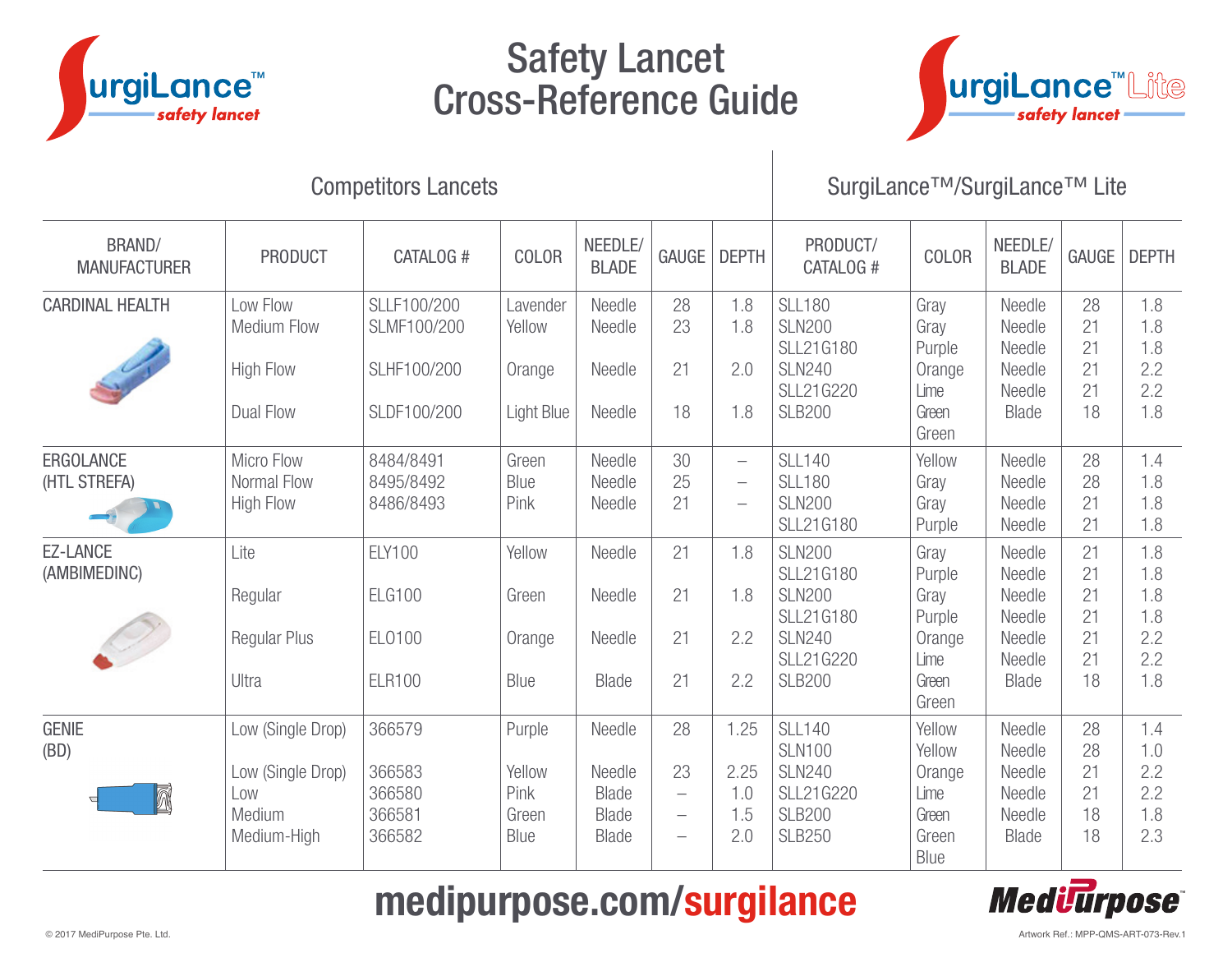

## **Safety Lancet Safety Lancet**<br>
Tross-Reference Guide Cross-Reference Guide



Competitors Lancets **Competitors** Lancets SurgiLance™/SurgiLance™ Lite

| BRAND/<br><b>MANUFACTURER</b> | <b>PRODUCT</b>           | CATALOG#    | <b>COLOR</b> | NEEDLE/<br><b>BLADE</b> | <b>GAUGE</b>      | <b>DEPTH</b> | PRODUCT/<br>CATALOG # | <b>COLOR</b>   | NEEDLE/<br><b>BLADE</b> | GAUGE | <b>DEPTH</b> |
|-------------------------------|--------------------------|-------------|--------------|-------------------------|-------------------|--------------|-----------------------|----------------|-------------------------|-------|--------------|
| <b>HAEMOLANCE PLUS</b>        | <b>Micro Flow</b>        | 7370/7360   | Light Blue   | Needle                  | 28                | 1.6          | <b>SLL140</b>         | Yellow         | Needle                  | 28    | 1.4          |
| (HTL STREFA)                  | Low Flow                 | 7371/7361   | Blue         | Needle                  | 25                | 1.4          | <b>SLL180</b>         | Gray           | Needle                  | 28    | 1.8          |
|                               | Normal Flow              | 7372/7362   | Green        | Needle                  | 21                | 1.8          | <b>SLN200</b>         | Gray           | Needle                  | 21    | 1.8          |
|                               |                          |             |              |                         |                   |              | SLL21G180             | Purple         | Needle                  | 21    | 1.8          |
|                               | <b>High Flow</b>         | 7373/7363   | Yellow       | Needle                  | 18                | 1.8          | <b>SLN300</b>         | Pink           | Needle                  | 21    | 2.8          |
|                               |                          |             |              |                         |                   |              | SLL21G280             | Pink           | Needle                  | 21    | 2.8          |
|                               | Max                      | 7374/7364   | Purple       | <b>Blade</b>            | $\qquad \qquad -$ | 1.6          | <b>SLB200</b>         | Green          | <b>Blade</b>            | 18    | 1.8          |
| MEDISAFE SOLO                 |                          | 7130        | Green        | Needle                  | 29                | 1.5          | <b>SLL140</b>         | Yellow         | Needle                  | 28    | 1.4          |
| (HTL STREFA)                  |                          | 7140        | Pink         | Needle                  | 23                | 2.0          | <b>SLN200</b>         | Gray           | Needle                  | 21    | 1.8          |
| E                             |                          |             |              |                         |                   |              | SLL21G180             | Purple         | Needle                  | 21    | 1.8          |
| <b>MEDLANCE PLUS</b>          | SuperLite                | 7241/7242   | Lime         | Needle                  | 30                | 1.2          | <b>SLL140</b>         | Yellow         | Needle                  | 28    | 1.4          |
| (HTL STREFA)                  | Lite                     | 7043/7243   | Lavender     | Needle                  | 25                | 1.5          | <b>SLL180</b>         | Gray           | Needle                  | 28    | 1.8          |
|                               | Universal                | 7044/7244   | Blue         | Needle                  | 21                | 1.8          | <b>SLN200</b>         | Gray           | Needle                  | 21    | 1.8          |
|                               |                          |             |              |                         |                   |              | SLL21G180             | Purple         | Needle                  | 21    | 1.8          |
|                               | Extra                    | 7045/7245   | Green        | Needle                  | 21                | 2.4          | <b>SLN240</b>         | Orange         | Needle                  | 21    | 2.2          |
|                               |                          |             |              |                         |                   |              | SLL21G220             | Lime           | Needle                  | 21    | 2.2          |
|                               | Special                  | 7046/7246   | Yellow       | <b>Blade</b>            | $\qquad \qquad -$ | 2.0          | <b>SLB200</b>         | Green<br>Green | <b>Blade</b>            | 18    | 1.8          |
| <b>MEDLINE</b>                | $\overline{\phantom{0}}$ | MPHSAFETY28 | Lavender     | Needle                  | 28                | 1.8          | <b>SLL180</b>         | Gray           | Needle                  | 28    | 1.8          |
| <b>PUSH BUTTON</b>            |                          | MPHSAFETY21 | Orange       | Needle                  | 21                | 2.2          | <b>SLN240</b>         | Orange         | Needle                  | 21    | 2.2          |
|                               |                          |             |              |                         |                   |              | SLL21G220             | Lime<br>Green  | Needle                  | 21    | 2.2          |

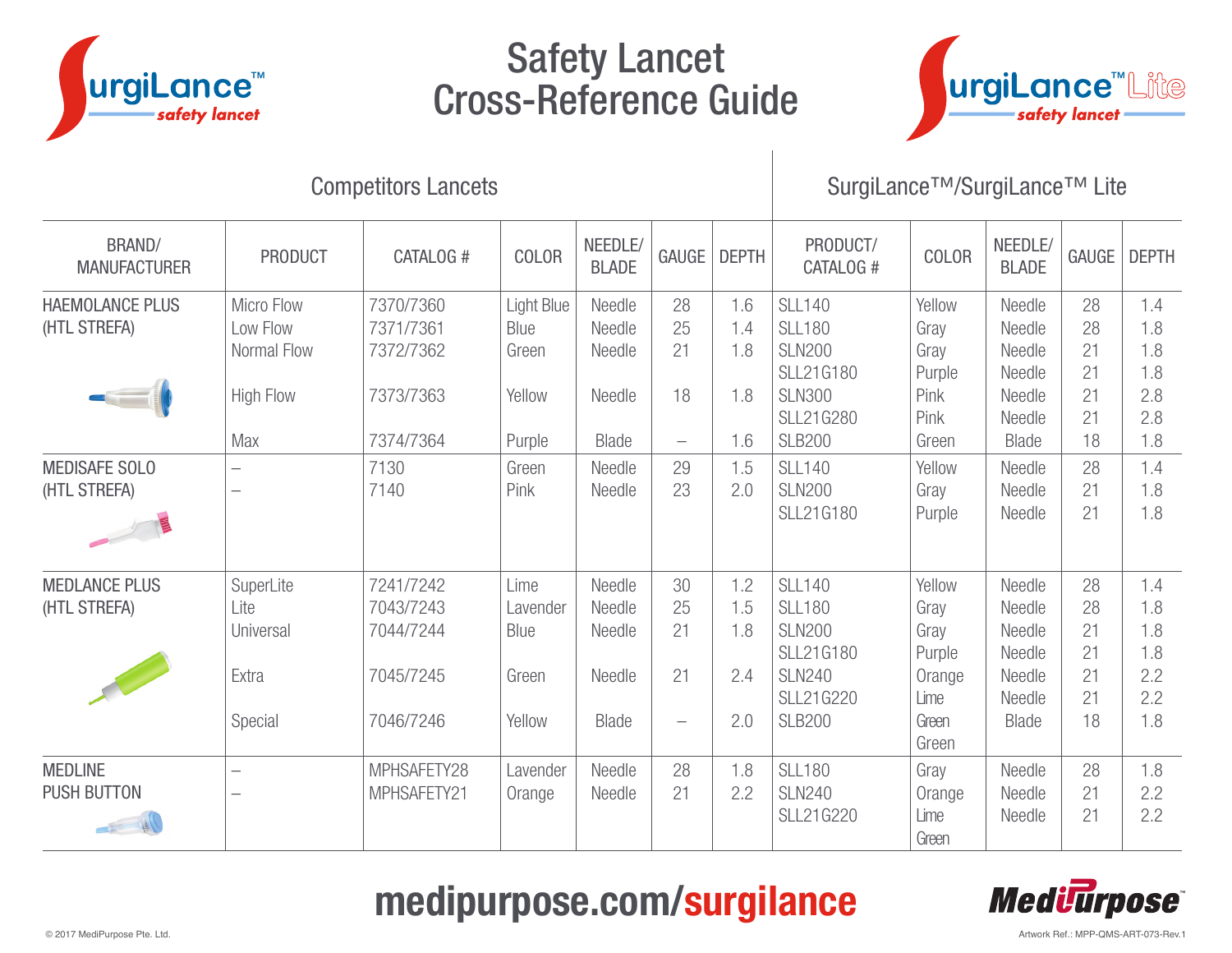

## **Safety Lancet Safety Lancet**<br>
Tross-Reference Guide Cross-Reference Guide



Competitors Lancets **Competitors** Lancets SurgiLance™/SurgiLance™ Lite

| BRAND/<br><b>MANUFACTURER</b>                          | <b>PRODUCT</b>                                                        | CATALOG #                            | COLOR                                                  | NEEDLE/<br><b>BLADE</b>                              | GAUGE                     | <b>DEPTH</b>                    | PRODUCT/<br>CATALOG #                                                                                       | <b>COLOR</b>                                              | NEEDLE/<br><b>BLADE</b>                                                  | GAUGE                                  | <b>DEPTH</b>                                  |
|--------------------------------------------------------|-----------------------------------------------------------------------|--------------------------------------|--------------------------------------------------------|------------------------------------------------------|---------------------------|---------------------------------|-------------------------------------------------------------------------------------------------------------|-----------------------------------------------------------|--------------------------------------------------------------------------|----------------------------------------|-----------------------------------------------|
| <b>MEDLINE</b><br>PRESSURE ACTIVATED                   | $\overline{\phantom{m}}$                                              | MPHST28<br>MPHST21                   | Light Blue<br>Green                                    | Needle<br>Needle                                     | 28<br>21                  | 1.6<br>1.8                      | <b>SLL140</b><br><b>SLN200</b><br>SLL21G180                                                                 | Yellow<br>Gray<br>Purple                                  | Needle<br>Needle<br>Needle                                               | 28<br>21<br>21                         | 1.4<br>1.8<br>1.8                             |
| <b>MEDLINE</b><br><b>SIDE ACTIVATED</b><br><b>TENO</b> | $\overline{\phantom{m}}$                                              | MPHSTSIDE28<br>MPHSTSIDE21           | Purple<br>Pink                                         | Needle<br>Needle                                     | 28<br>21                  | 1.8<br>2.4                      | <b>SLL180</b><br><b>SLN240</b><br>SLL21G220                                                                 | Gray<br>Orange<br>Orange                                  | Needle<br>Needle<br>Needle                                               | 28<br>21<br>21                         | 1.8<br>2.2<br>2.2                             |
| <b>NOVLANCE</b><br>(CH DIAGNOSTICS)                    | Novlance                                                              | 4225                                 | Blue                                                   | Needle                                               | 25                        | 1.8                             | <b>SLL180</b>                                                                                               | Gray                                                      | Needle                                                                   | 28                                     | 1.8                                           |
| PROLANCE<br>(HTL STREFA)                               | Micro Flow<br>Low Flow<br>Normal Flow<br><b>High Flow</b><br>Max Flow | 7599<br>7594<br>7601<br>7620<br>7609 | <b>Light Blue</b><br>Blue<br>Green<br>Yellow<br>Purple | Needle<br>Needle<br>Needle<br>Needle<br><b>Blade</b> | 28<br>25<br>21<br>18<br>— | 1.6<br>1.4<br>1.8<br>1.8<br>1.6 | <b>SLL140</b><br><b>SLL180</b><br><b>SLN200</b><br>SLL21G180<br><b>SLN300</b><br>SLL21G280<br><b>SLB200</b> | Yellow<br>Gray<br>Gray<br>Purple<br>Pink<br>Pink<br>Green | Needle<br>Needle<br>Needle<br>Needle<br>Needle<br>Needle<br><b>Blade</b> | 28<br>28<br>21<br>21<br>21<br>21<br>18 | 1.4<br>1.8<br>1.8<br>1.8<br>2.8<br>2.8<br>1.8 |